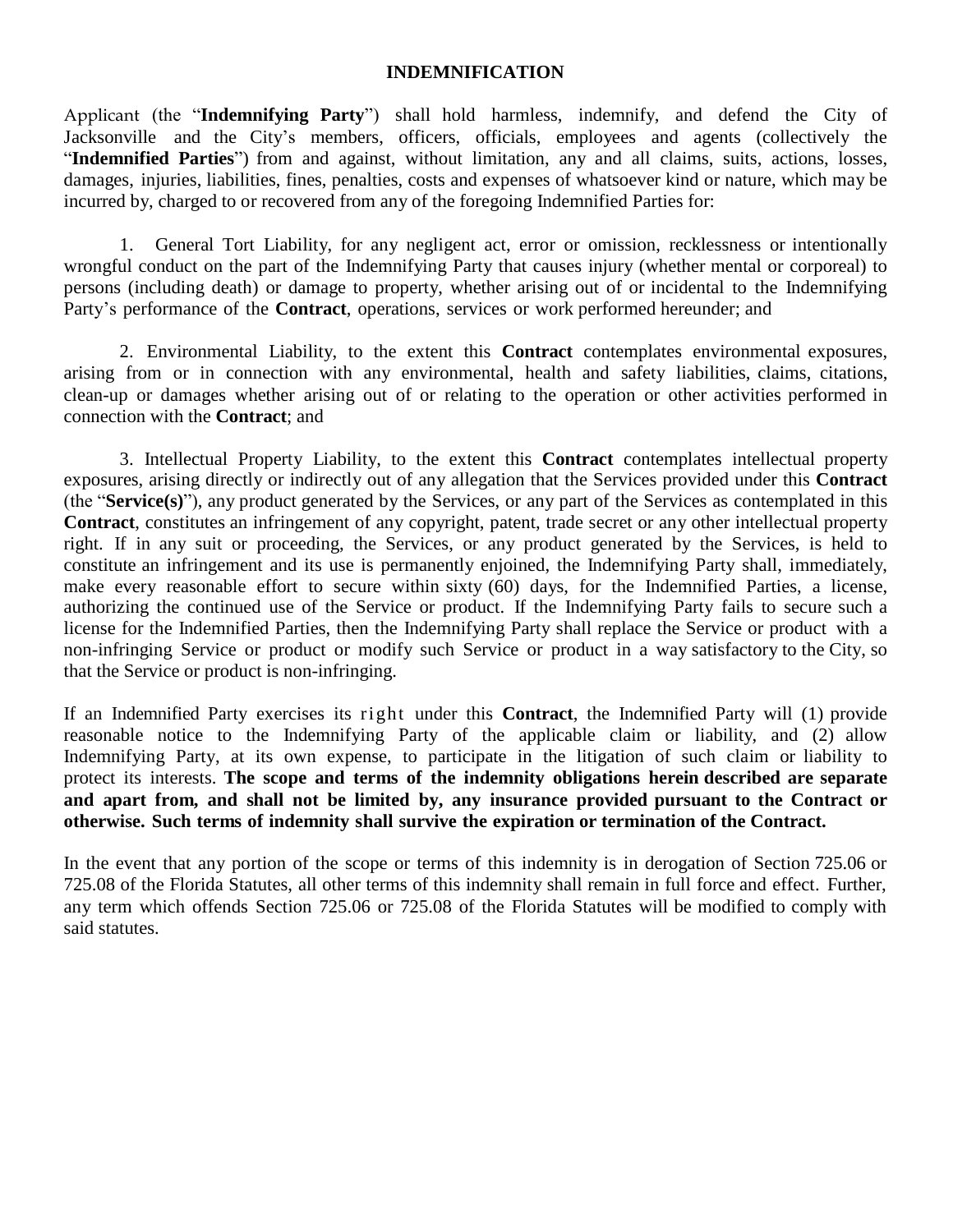# **Insurance Requirements**

Without limiting its liability under this Applicant shall at all times during the term of this **Contract** procure prior to commencement of work and maintain at its sole expense during the life of this **Contract** (and Applicant shall require its, subcontractors, laborers, materialmen and suppliers to provide, as applicable), insurance of the types and limits not less than amounts stated below:

#### **Insurance Coverages**

| Schedule                                                    | Limits                                                                                                                            |
|-------------------------------------------------------------|-----------------------------------------------------------------------------------------------------------------------------------|
| <b>Worker's Compensation</b><br><b>Employer's Liability</b> | <b>Florida Statutory Coverage</b><br>\$100,000 Each Accident<br>\$500,000 Disease Policy Limit<br>\$100,000 Each Employee/Disease |

This insurance shall cover the **Applicant** (and, to the extent they are not otherwise insured, its contractors and subcontractors) for those sources of liability which would be covered by the latest edition of the standard Workers' Compensation policy, as filed for use in the State of Florida by the National Council on Compensation Insurance (NCCI), without any restrictive endorsements other than the Florida Employers Liability Coverage Endorsement (NCCI Form WC 09 03), those which are required by the State of Florida, or any restrictive NCCI endorsements which, under an NCCI filing, must be attached to the policy (i.e., mandatory endorsements). In addition to coverage for the Florida Workers' Compensation Act, where appropriate, coverage is to be included for the Federal Employers' Liability Act, USL&H and Jones, and any other applicable federal or state law.

# **Commercial General Liability**

| <b>Each Occurrence</b>      |
|-----------------------------|
| General Aggregate           |
| \$ 50,000 Fire Damage       |
| 5,000 Medical Expenses      |
|                             |
| Products & Comp.Ops. Agg.   |
| Personal/Advertising Injury |
|                             |

Such insurance shall be no more restrictive than that provided by the most recent version of the standard Commercial General Liability Form (ISO Form CG 00 01) as filed for use in the State of Florida without any restrictive endorsements other than those reasonably required by the City's Office of Insurance and Risk Management. An Excess Liability policy or Umbrella policy can be used to satisfy the above limits.

| <b>Sexual Molestation</b> | \$1,000,000 Per Claim |
|---------------------------|-----------------------|
|                           | \$2,000,000 Aggregate |

# (**Only if program includes direct supervision of children, special needs, and/or senior citizens**)

Sexual Molestation Liability coverage will be provided on an Occurrence Form or a Claims Made Form with a retroactive date to at least the first date of this Contract. If provided on a Claim Made Form, the coverages must respond to all claims reported within three years following the period for which coverage is required and which would have been covered had the coverage been on an occurrence basis.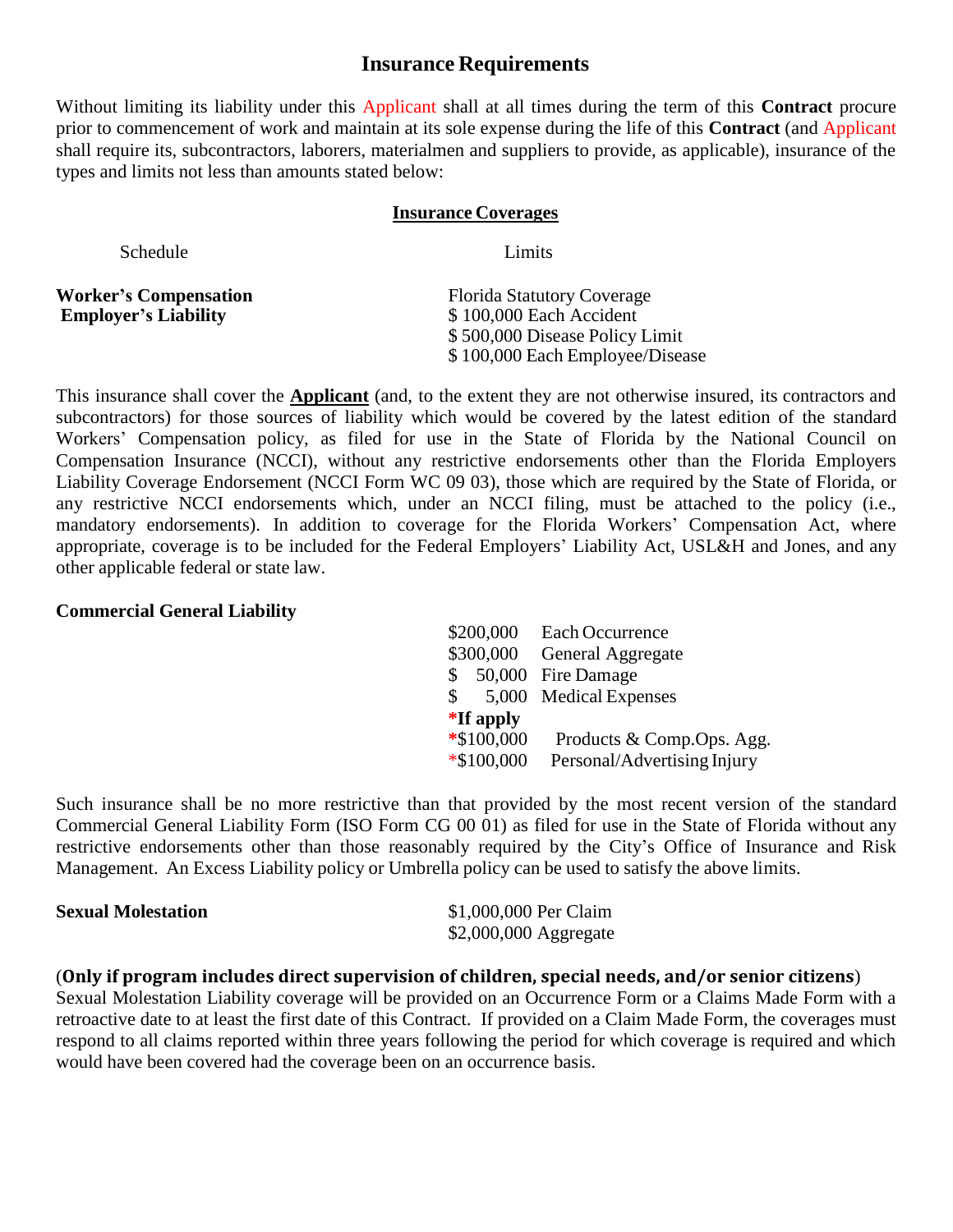# Depending on the scope of the program the following coverages applies

**Automobile Liability** \$1,000,000 Combined Single Limit (Coverage for all automobiles, owned, hired or non-owned used in performance of the Contract)

Such insurance shall be no more restrictive than that provided by the most recent version of the standard Business Auto Coverage Form (ISO Form CA0001) as filed for use in the State of Florida without any restrictive endorsements other than those which are required by the State of Florida, or equivalent manuscript form, must be attached to the policy equivalent endorsement as filed with ISO (i.e., mandatory endorsement). An Excess Liability policy or Umbrella policy can be used to satisfy the above limits.

#### **Professional Liability 1,000,000 per Claim**

| (Including Medical Malpractice when applicable) |  | \$1,000,000 Aggregate |  |
|-------------------------------------------------|--|-----------------------|--|
|                                                 |  |                       |  |

Any entity hired to perform professional services as a part of this **Contract** shall maintain professional liability coverage. Such coverage must be provided on an Occurrence Form or, if on a Claims Made Form, the retroactive date must be no later than the first date of this **Contract** and such claims-made coverage must respond to all claims reported within three (3) years following the period for which coverage is required and which would have been covered had the coverage been on an occurrence basis

# **Accident Medical, Dismemberment and Death** \$15,000 per participant

Policy for any sport or physical activities

# **Additional Insurance Provisions**

- A. Certificates of Insurance. Applicant shall deliver the City Certificates of Insurance that shows the corresponding **City Contract or Bid Number** in the Description, **Additional Insureds, Waivers of Subrogation** and **Primary & Non-Contributory statement** as provided below. The certificates of insurance shall be mailed to the City of Jacksonville (Attention: Chief of Risk Management), 117 W. Duval Street, Suite 335, Jacksonville, Florida 32202.
- B. Additional Insured: All insurance **except** Worker's Compensation, Professional Liability and AD&D (if required) shall be endorsed to name the City of Jacksonville and City's members, officials, officers, employees and agents as Additional Insured. Additional Insured for General Liability shall be in a form no more restrictive than CG2010 and, if products and completed operations is required, CG2037, Automobile Liability CA2048.
- C. Waiver of Subrogation. All required insurance policies except AD&D shall be endorsed to provide for a waiver of underwriter's rights of subrogation in favor of the City of Jacksonville and its members, officials, officers employees and agents.
- D. Carrier Qualifications. The above insurance shall be written by an insurer holding a current certificate of authority pursuant to chapter 624, Florida State or a company that is declared as an approved Surplus Lines carrier under Chapter 626 Florida Statutes. Such Insurance shall be written by an insurer with an A.M. Best Rating of A- VII or better.
- E. Applicant's Insurance Primary. The insurance provided by the applicant shall apply on a primary basis to, and shall not require contribution from, any other insurance or self-insurance maintained by the City or any City members, officials, officers, employees and agents.
- F. Deductible or Self-Insured Retention Provisions. All deductibles and self-insured retentions associated with coverages required for compliance with this Contract shall remain the sole and exclusive responsibility of the named insured applicant. Under no circumstances will the City of Jacksonville and its members, officers, directors, employees, representatives, and agents be responsible for paying any deductible or self-insured retentions related to this Contract.